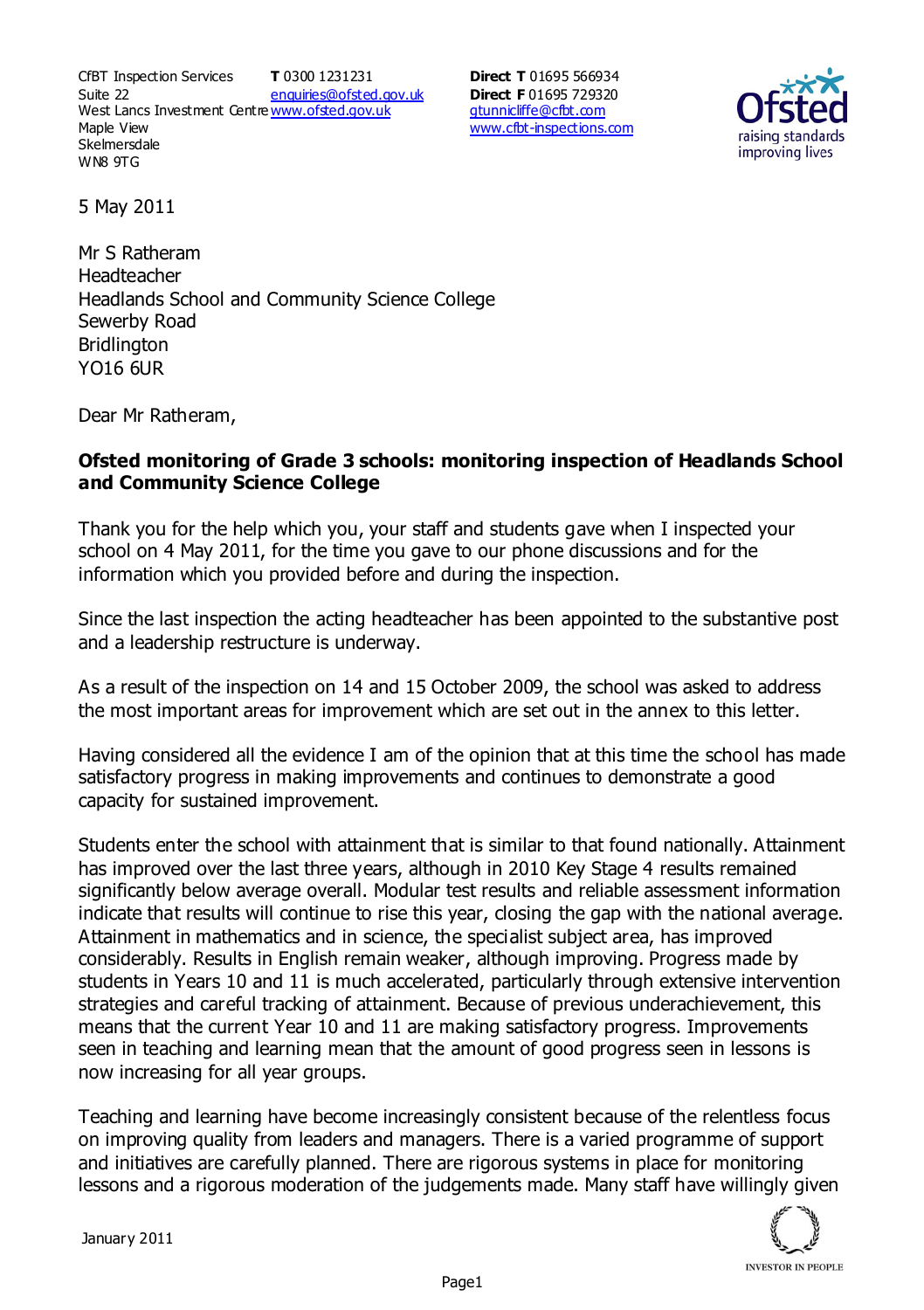

of their own time to improve their skills further, or are involved in coaching activities. Students are also consulted about the quality of teaching. Teaching resources are much improved and accessible to staff, through, for example, regular bulletins and on-line resources. Interactive whiteboards are often used well to support learning. As a result, teaching is improving steadily but securely. There are still some inconsistencies and not all planning and lesson delivery sufficiently takes into account the different needs of students, but leaders are aware of remaining weaknesses and are committed to further improvement.

As well as securing improved attainment in science, the staff in the science department have played an increasingly significant part in promoting whole-school development. Science staff have led in developing assessment policy, successful summer schools, alternative curriculum days and promoting exciting scientific activities that involve the whole-school community, such as 'Aardvark'. Thoughtful review of the science curriculum has led to a range of courses that are well suited to students' different needs and interests.

The school has addressed the minor issues from the last inspection. Attendance has improved to around the national average for the last two years, with persistent absence much reduced. Much has been done to raise students' awareness of cultural diversity through the effective use of special events and planned activities within departments. Tutor time is used more constructively, although inconsistencies remain in tutors' commitment, and some students are yet to be convinced of the purpose of some tutorial activities. Support for academic progress in tutor time is improving quickly and is much appreciated by students. Sixth form students still feel that more needs to be done to provide adequate private study facilities. The monitoring visit found this to be the case.

Improvements in teaching and learning and the strengthening of leadership through the restructure have strengthened the good capacity to improve. Weak teaching has been almost totally eradicated and key appointments are being made to strengthen middle leadership. Improvements are secure and provide a sound foundation for planned development. Safeguarding arrangements continue to be robust and meet all statutory requirements. External support from the local authority has been effective and the school is productively engaged with a range of other partner institutions.

I hope that you have found the inspection helpful in promoting improvement in your school. This letter will be posted on the Ofsted website.

Yours sincerely

Mr David Martin **Her Majesty's Inspector**